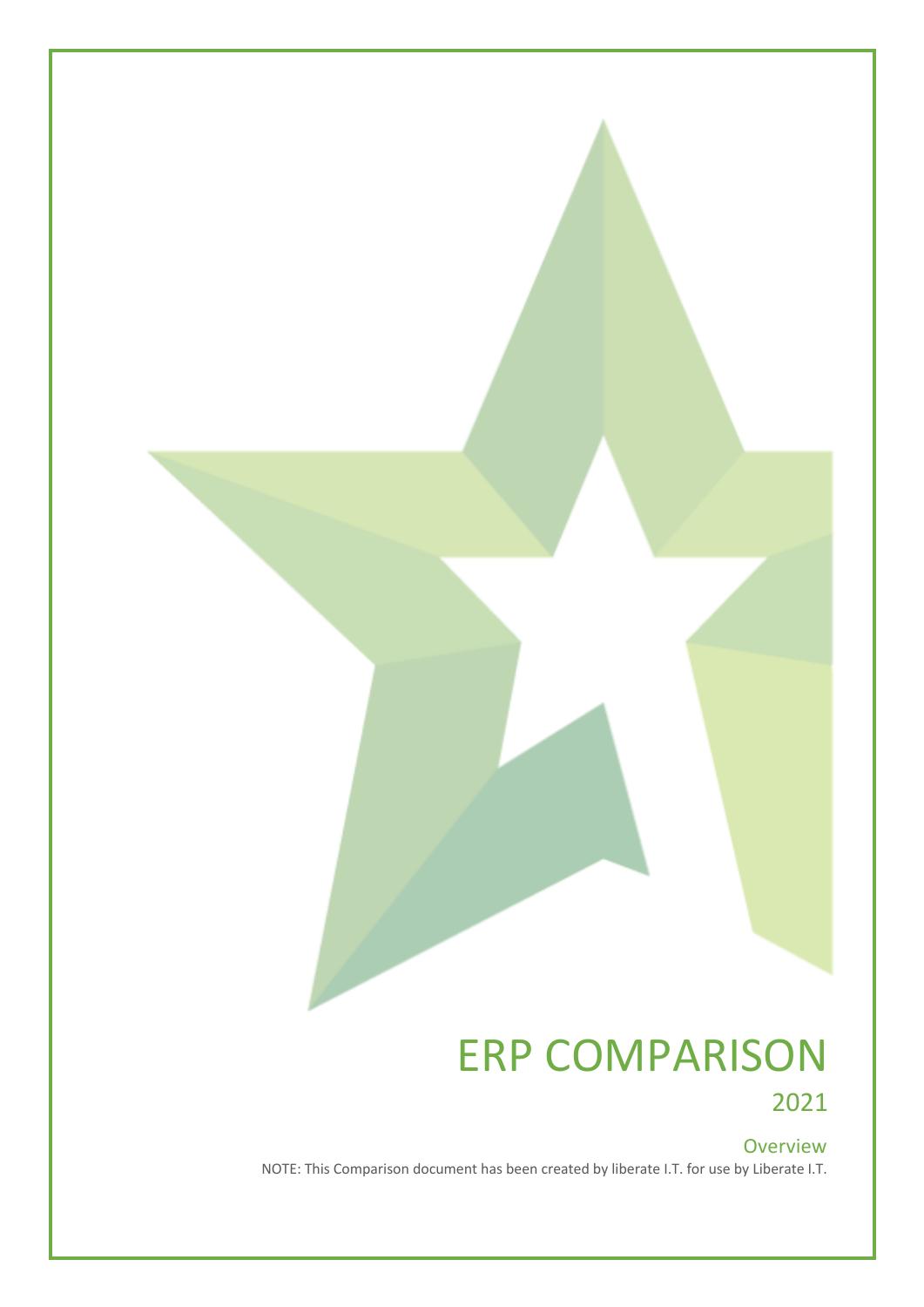|                                    | NetSuite           | <b>MYOB</b>                  | Sage 200                  | QuickBooks         |
|------------------------------------|--------------------|------------------------------|---------------------------|--------------------|
|                                    |                    | Advanced                     |                           | Enterprise         |
|                                    |                    | ERP                          |                           |                    |
| <b>CRM</b>                         | Υ                  | Υ                            | У                         | X                  |
| Enterprise Asset Management        | Y                  | y                            | Y                         | Y                  |
| <b>HR Management</b>               | X                  | $\boldsymbol{\mathsf{x}}$    | X                         | X                  |
| Order Management                   | Y                  | Y                            | Ÿ                         | Y                  |
| Purchase Order Management          | Y                  | Y                            | Y                         | Υ                  |
| Supply Chain Management            | Y                  | Y                            | Y                         | Υ                  |
| Distribution Management            | Υ                  | Y                            | Y                         | Υ                  |
| <b>Financial Management</b>        | Y                  | Y                            | Y                         | Y                  |
| <b>Inventory Management</b>        | Υ                  | Y                            | Y                         | Υ                  |
| Project Management                 | Y                  | Y                            | Y                         | $\mathsf X$        |
| Reporting / Analytics              | Y                  | Y                            | Y                         | Y                  |
| Warehouse Management               | Y                  | Y                            | Y                         | Y                  |
|                                    |                    |                              |                           |                    |
|                                    |                    | <b>Business Intelligence</b> |                           |                    |
| Ad Hoc reports                     | Υ                  | Υ                            | X                         | $\pmb{\mathsf{X}}$ |
| Dashboards                         | Y                  | Y                            | $\pmb{\mathsf{X}}$        | $\mathsf X$        |
| Performance Metrics                | Υ                  | Y                            | X                         | $\pmb{\mathsf{X}}$ |
| Profitability Analysis             | Υ                  | X                            | $\mathsf{X}$              | $\pmb{\times}$     |
| Scorecards                         | Υ                  | x                            | $\boldsymbol{\mathsf{x}}$ | $\pmb{\mathsf{X}}$ |
| Trend / Problem Indicators         | Y                  | Y                            | $\pmb{\mathsf{X}}$        | $\mathsf X$        |
| Benchmarking                       | Υ                  | X                            | $\boldsymbol{\mathsf{x}}$ | $\pmb{\mathsf{X}}$ |
| Key Performance Indicators         | Υ                  | Y                            | $\pmb{\mathsf{X}}$        | $\mathsf X$        |
| <b>Predictive Analytics</b>        | Υ                  | Y                            | X                         | $\pmb{\mathsf{X}}$ |
| Publishing / Sharing               | Y                  | X                            | $\pmb{\times}$            | $\pmb{\mathsf{X}}$ |
| <b>Strategic Planning</b>          | Υ                  | X                            | X                         | $\mathsf{x}$       |
| <b>Visual Analytics</b>            | Y                  | Y                            | $\pmb{\times}$            | $\pmb{\mathsf{X}}$ |
|                                    |                    |                              |                           |                    |
|                                    |                    | Distribution                 |                           |                    |
| Barcoding / RFID                   | Y                  | X                            | Υ                         | $\pmb{\mathsf{X}}$ |
| <b>Inventory Management</b>        | Y                  | Y                            | Y                         | Χ                  |
| Purchasing                         | Υ                  | Υ                            | Y                         | $\pmb{\mathsf{X}}$ |
| Sales forecasting                  | Y                  | Ÿ                            | Ÿ                         | $\pmb{\times}$     |
| Warehouse Management               | Υ                  | Y                            | Y                         | $\pmb{\mathsf{X}}$ |
| Import / Export Management         | Υ                  | Y                            | Y                         | $\pmb{\times}$     |
| Order Management                   | Υ                  | Y                            | Y                         | $\pmb{\mathsf{X}}$ |
| Returns Management                 | Y                  | Y                            | Y                         | $\pmb{\mathsf{X}}$ |
| <b>Shipping Management</b>         | Υ                  | Y                            | Y                         | $\pmb{\mathsf{X}}$ |
|                                    |                    |                              |                           |                    |
|                                    |                    | <b>Financial Management</b>  |                           |                    |
| <b>Budgeting &amp; Forecasting</b> | Y                  | Y                            | Y                         | X                  |
| Consolidation / Roll-up            | Υ                  | Y                            | Y                         | $\pmb{\mathsf{X}}$ |
| <b>Financial Reporting</b>         | Y                  | Y                            | Y                         | $\mathsf X$        |
| Project Management                 | Υ                  | X                            | Y                         | $\pmb{\mathsf{X}}$ |
| Risk Management                    | $\pmb{\mathsf{X}}$ | $\mathsf X$                  | Y                         | $\mathsf X$        |
| Cash Management                    | Υ                  | Y                            | Y                         | $\pmb{\mathsf{X}}$ |
| Currency Management                | Y                  | Y                            | Y                         | $\pmb{\times}$     |
|                                    |                    |                              |                           |                    |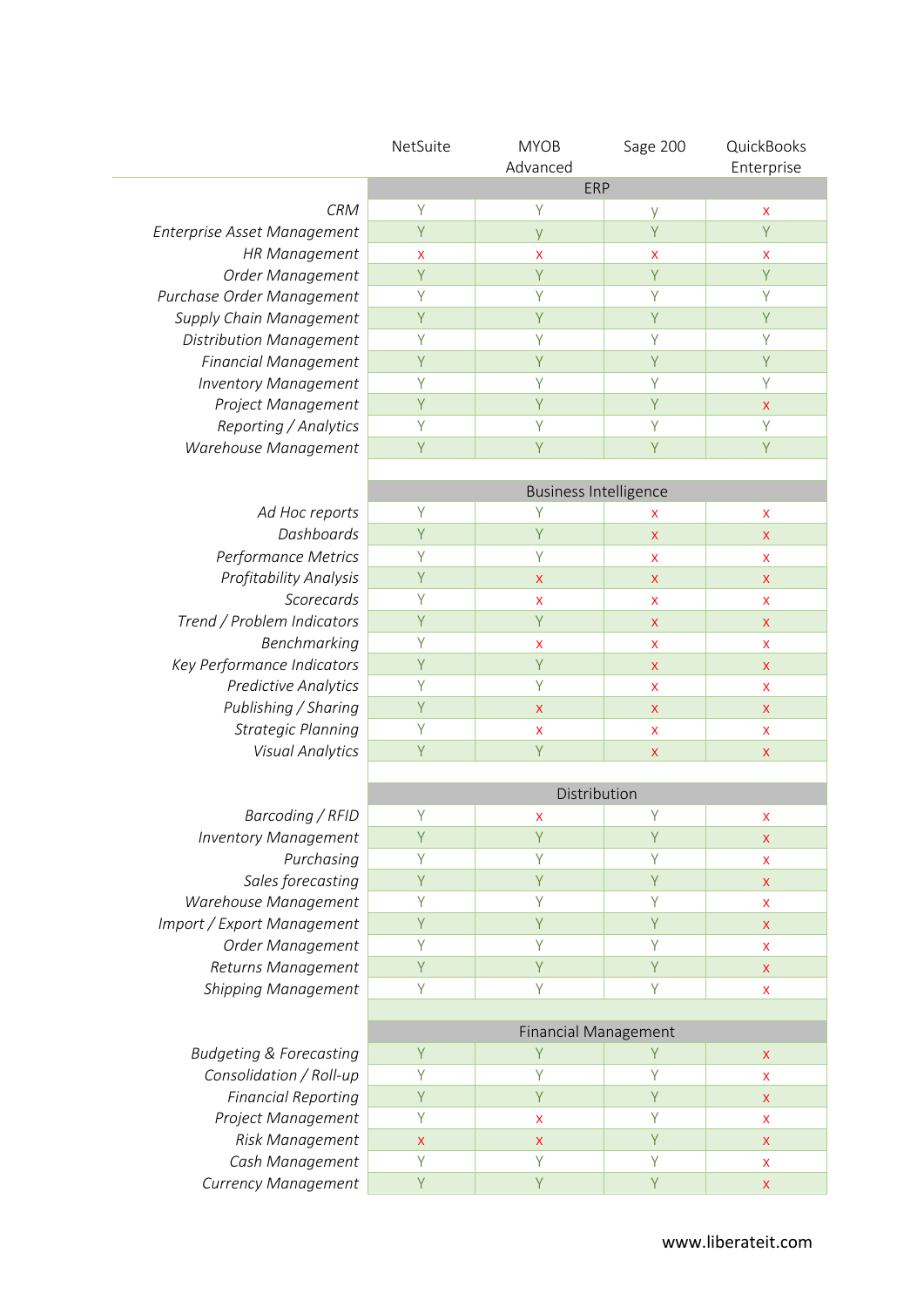| <b>Investment Management</b>   | X                         | X                          | X                         | X                         |  |
|--------------------------------|---------------------------|----------------------------|---------------------------|---------------------------|--|
| Revenue Recognition            | Y                         | Y                          | $\pmb{\mathsf{X}}$        | $\pmb{\times}$            |  |
| Tax Management                 | Υ                         | Y                          | Υ                         | X                         |  |
|                                |                           |                            |                           |                           |  |
|                                |                           | <b>Financial Reporting</b> |                           |                           |  |
| "What If" Scenarios            | Υ                         | X                          | Y                         | X                         |  |
| <b>Audit Trail</b>             | Y                         | Y                          | Y                         | X                         |  |
| <b>Budgeting / Forecasting</b> | Y                         | Y                          | Υ                         | $\pmb{\times}$            |  |
| Consolidation / Roll-up        | Y                         | Y                          | Y                         | X                         |  |
| General Ledger                 | Y                         | Y                          | Y                         | $\mathsf{x}$              |  |
| Profit / Loss Statement        | Y                         | Y                          | Y                         | X                         |  |
| Access Controls / Permissions  | Y                         | X                          | X                         | X                         |  |
| <b>Balance Sheet</b>           | Υ                         | X                          | Y                         | X                         |  |
| Cash Management                | Y                         | Y                          | Y                         | $\mathsf{X}$              |  |
| Data Import / Export           | Y                         | $\boldsymbol{\mathsf{x}}$  | X                         | X                         |  |
| Multi-Company                  | Y                         | Y                          | Y                         | $\pmb{\times}$            |  |
|                                |                           |                            |                           |                           |  |
|                                |                           | <b>Inventory Control</b>   |                           |                           |  |
| Barcoding / RFID               | Υ                         | X                          | Υ                         | Υ                         |  |
| Cost Tracking                  | Y                         | Y                          | Y                         | $\pmb{\times}$            |  |
| <b>Inventory Optimisation</b>  | Y                         | Y                          | Ÿ                         | Y                         |  |
| Item Management                | Y                         | Y                          | Y                         | Y                         |  |
| SKU / UPC Codes                | Υ                         | x                          | Υ                         | Y                         |  |
| Supplier Management            | Y                         | Y                          | Y                         | Y                         |  |
| Check-in / Check-out           | Υ                         | Y                          | Υ                         | Υ                         |  |
| Forecasting                    | Y                         | Y                          | Ÿ                         | Y                         |  |
| <b>Inventory Tracking</b>      | Y                         | Y                          | Y                         | Y                         |  |
| Reorder Management             | Y                         | Y                          | Υ                         | $\boldsymbol{\mathsf{X}}$ |  |
| <b>Serial Number Tracking</b>  | Y                         | X                          | Y                         | Y                         |  |
|                                |                           |                            |                           |                           |  |
|                                |                           | Inventory Management       |                           |                           |  |
| Alerts / Notifications         | Y                         | Y                          | Υ                         | X                         |  |
| <b>Inventory Optimisation</b>  | Y                         | Y                          | Y                         | X                         |  |
| Manufacturing Inventory        | Ÿ                         | Y                          | Ÿ                         | Y                         |  |
| Management                     |                           |                            |                           |                           |  |
| Multi-Channel Management       | Y                         | Y                          | Y                         | X                         |  |
| Reorder Management             | Y                         | Y                          | Y                         | X                         |  |
| Retail Inventory Management    | Y                         | Y                          | Y                         | Y                         |  |
| Warehouse Management           | Y                         | Y                          | Y                         | Y                         |  |
| Forecasting                    | Y                         | Y                          | Ÿ                         | Y                         |  |
| Kitting                        | Y                         | $\pmb{\mathsf{X}}$         | Y                         | $\pmb{\times}$            |  |
| Mobile Access                  | Υ                         | Y                          | Υ                         | X                         |  |
| Product Identification         | Y                         | $\boldsymbol{\mathsf{X}}$  | Y                         | Y                         |  |
| Reporting / Analytics          | Υ                         | Y                          | Υ                         | Y                         |  |
| Supplier Management            | Y                         | Y                          | Y                         | Y                         |  |
|                                |                           |                            |                           |                           |  |
|                                | <b>Job Costing</b>        |                            |                           |                           |  |
| <b>Bills of Material</b>       | X                         | Y                          | X                         | Y                         |  |
| Change Orders                  | $\mathsf X$               | Y                          | $\pmb{\mathsf{X}}$        | $\pmb{\mathsf{X}}$        |  |
| <b>Invoice Management</b>      | $\boldsymbol{\mathsf{x}}$ | Y                          | $\boldsymbol{\mathsf{x}}$ | Y                         |  |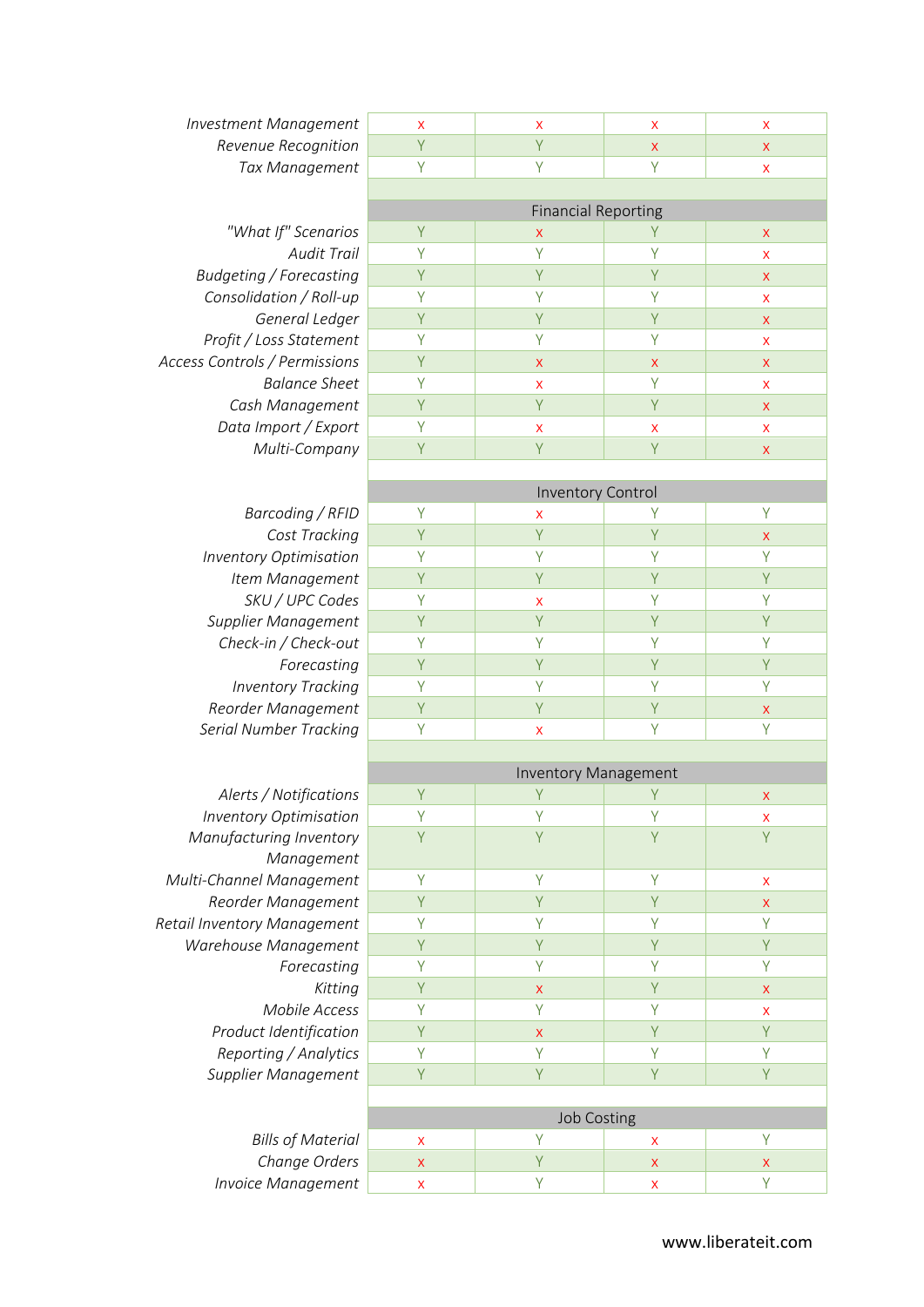**Percent-Complete Tracking Purchase Order Management Time Tracking Budgeting & Forecasting Cost-to-Completion Tracking Overrun Reporting Production Cost Tracking Quotes / Estimates Work Order Management** 

Agile Methodologies **Client Portal Cost-to-Completion Tracking Gantt Charts Kanban Board** *Portfolio Management* **Time & Expense Tracking Budget Management** *Collaboration Tools* **Customisable Templates Idea Management** *Milestone Tracking* **Resource Management Traditional Methodologies** 

**Customisable Dashboa** *Drag & Drc* **Financial Reporting Marketing Report Report** Expo *Schedule / Automated Reports* **Data Source Connectors** *Forecastir* **Sales Report** 

| $\mathsf{X}$ | $\sqrt{}$    | X            | X         |
|--------------|--------------|--------------|-----------|
| X            | $\sqrt{}$    | X            | X         |
| $\mathsf{X}$ | $\sqrt{}$    | X            | $\sqrt{}$ |
| X            | $\checkmark$ | X            | $\sqrt{}$ |
| X            | $\sqrt{}$    | X            | X         |
| X            | $\checkmark$ | X            | X         |
| X            | $\sqrt{}$    | X            |           |
| X            |              | x            |           |
| X            |              | $\mathsf{x}$ |           |
|              |              |              |           |

Order Management *Backorder Management*  $\begin{array}{|c|c|c|c|c|}\n\hline\n\text{Y} & \text{X} & \text{Y} & \text{Y} \\
\hline\n\text{Inventory Management} & \text{Y} & \text{Y} & \text{Y} & \text{Y} \\
\hline\n\end{array}$ **Inventory Management Y** Y Y Y Y Y Y Y *Order Fulfillment* Y Y Y Y **Recurring Orders Y** Y **X** X Y Y Y Y **Shipping Management Y** Y **x Y** Y Y Y **Catalogue Management x x y x x y x y** *Order Entry* Y Y Y Y *Order Tracking* Y Y Y Y Y Y **Returns Management Y** Y **x** Y Y Y Y **Special Order Management Y** Y **X** X Y Y Y Y

| Project Management |                    |                    |                    |  |
|--------------------|--------------------|--------------------|--------------------|--|
| Υ                  | X                  | X                  | X                  |  |
| Y                  | Y                  | $\pmb{\mathsf{X}}$ | X                  |  |
| Υ                  | X                  | X                  | X                  |  |
| Y                  | $\pmb{\times}$     | X                  | $\pmb{\mathsf{X}}$ |  |
| Υ                  | X                  | X                  | X                  |  |
| Y                  | $\pmb{\times}$     | X                  | X                  |  |
| Υ                  | Υ                  | X                  | X                  |  |
| Y                  | Y                  | X                  | X                  |  |
| Υ                  | Υ                  | X                  | X                  |  |
| Y                  | $\pmb{\mathsf{X}}$ | X                  | X                  |  |
| X                  | X                  | X                  | X                  |  |
| Y                  | $\pmb{\times}$     | X                  | $\pmb{\times}$     |  |
| Υ                  | Υ                  | X                  | X                  |  |
| Y                  | X                  | $\pmb{\mathsf{X}}$ | $\mathsf X$        |  |

|                  | Reporting    |              |              |              |  |
|------------------|--------------|--------------|--------------|--------------|--|
| <b>Dashboard</b> | V            | v            | X            | $\mathsf{x}$ |  |
| ag & Drop        | X            | $\mathsf{x}$ | $\mathsf{X}$ | $\mathsf{X}$ |  |
| Reporting        | Υ            | γ            | X            | X            |  |
| ng Reports       | Υ            | $\mathsf{x}$ | $\mathsf{X}$ | X            |  |
| ort Export       | ٧            | ٧            | X            | X            |  |
| ed Reports       | Υ            |              | $\mathsf{X}$ | X            |  |
| Connectors       | ٧            |              | X            | X            |  |
| Drill Down       | V            | $\mathsf{x}$ | $\mathsf{X}$ | $\mathsf{x}$ |  |
| orecasting       |              | ٧            | X            | X            |  |
| <b>OLAP</b>      | $\mathsf{x}$ | $\mathsf{x}$ | X            | $\mathsf{x}$ |  |
| es Reports       | V            | V            | x            | x            |  |
|                  |              |              |              |              |  |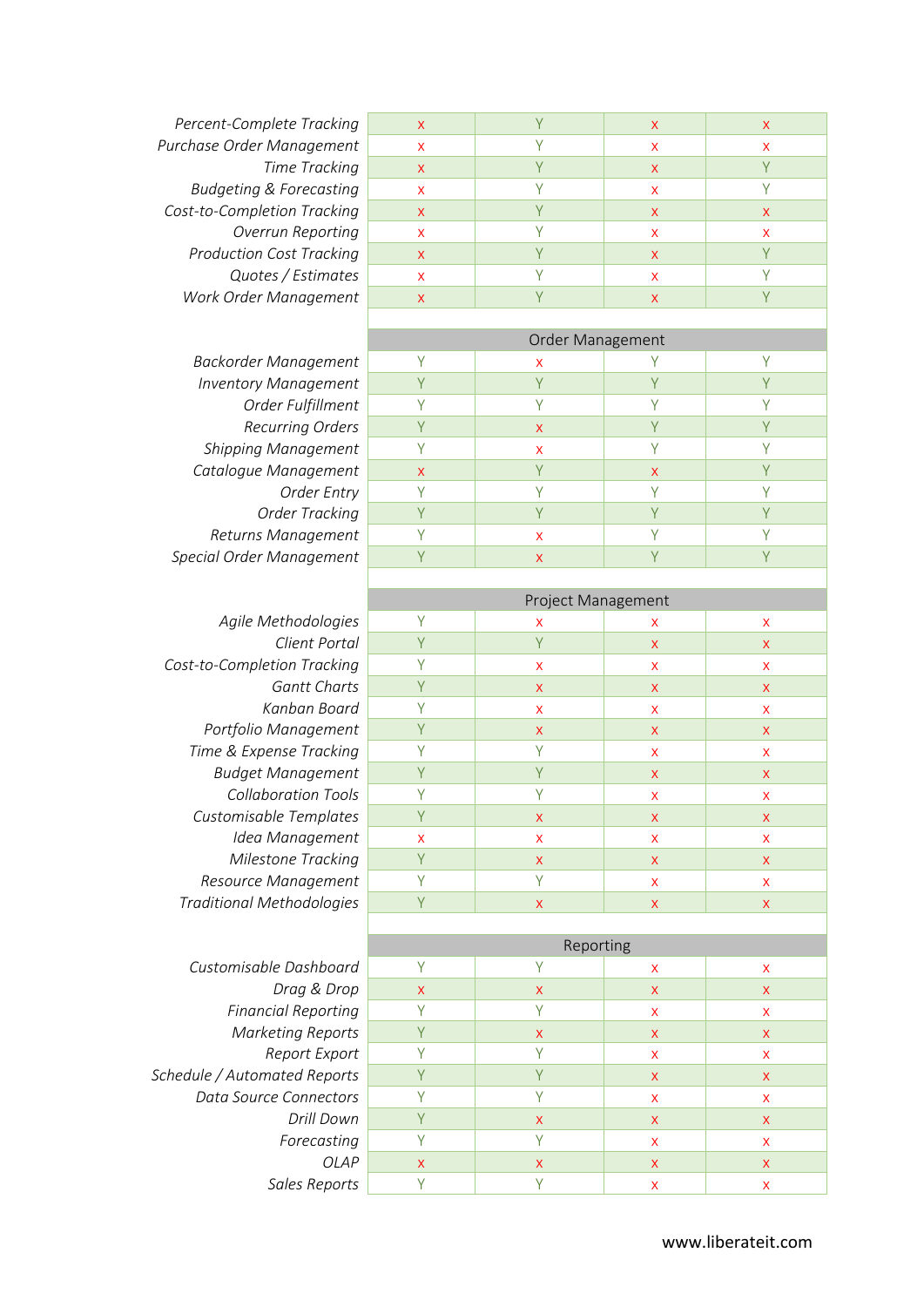**Competitor Analysis For Airlines** *Forecasting Price optimisation Yield Management* **Dynamic Pricing For Hospitality Industry** *Inventory Control*  $Recommendation$  *Engine* 

|                           | Revenue Management |                           |   |
|---------------------------|--------------------|---------------------------|---|
| X                         | X                  | X                         | X |
| X                         | X                  | X                         | X |
|                           |                    | $\mathsf{X}$              | X |
| $\boldsymbol{\mathsf{x}}$ | X                  | X                         | X |
| $\boldsymbol{\mathsf{x}}$ | X                  | X                         | X |
| X                         | X                  | X                         | X |
|                           | X                  | $\boldsymbol{\mathsf{X}}$ | X |
|                           |                    | X                         | X |
| X                         | X                  | X                         | X |
|                           |                    |                           |   |

**Demand Planning** *Import / Export management* **Order Fulfilment Shipping Management Transportation Management** *Electronic Data Interchange* **Inventory Management** sales & Operations Planning **Supplier Management** *Warehouse Management* 

| 3PL Management                 |
|--------------------------------|
| Forecasting                    |
| Multi-Location                 |
| Purchasing                     |
| Real Time Synchronisation      |
| Returns Management             |
| Barcoding / RFID               |
| <b>Inventory Management</b>    |
| Order Management               |
| <b>Quality Management</b>      |
| Receiving / Putaway Management |
| Shippina Manaaement            |

| Accounts Receivable           |
|-------------------------------|
| Billing & Invoicing           |
| <b>Expense Tracking</b>       |
| <b>Fund Accounting</b>        |
| Nonprofits                    |
| Project Accounting            |
| Tax Management                |
| Bank Reconciliation           |
| CPA Firms                     |
| <b>Fixed Asset Management</b> |
| Government                    |

|  | Supply Chain Management |  |
|--|-------------------------|--|
|  |                         |  |

|           | sappiy sham management |    |
|-----------|------------------------|----|
| $\sqrt{}$ |                        | X  |
|           | $\mathsf{x}$           | X  |
|           | $\sqrt{}$              | X  |
|           | X                      | X. |
|           | X                      | X  |
|           | $\mathsf{x}$           | X  |
|           |                        | X  |
|           | X                      | X  |
|           |                        | X  |
|           |                        | X  |
|           |                        |    |

|                                | Warehouse Management |   |  |                           |  |
|--------------------------------|----------------------|---|--|---------------------------|--|
| 3PL Management                 | X                    | x |  | X                         |  |
| Forecasting                    |                      |   |  |                           |  |
| Multi-Location                 |                      |   |  | X                         |  |
| Purchasing                     |                      |   |  |                           |  |
| Real Time Synchronisation      |                      |   |  |                           |  |
| Returns Management             |                      |   |  | X                         |  |
| Barcoding / RFID               |                      | x |  |                           |  |
| <b>Inventory Management</b>    |                      | V |  |                           |  |
| Order Management               |                      |   |  |                           |  |
| <b>Quality Management</b>      |                      |   |  | $\boldsymbol{\mathsf{x}}$ |  |
| Receiving / Putaway Management |                      |   |  | X                         |  |
| <b>Shipping Management</b>     |                      | x |  | Χ                         |  |

|                                | Accounting   |              |  |   |
|--------------------------------|--------------|--------------|--|---|
| Accounts Receivable            |              | x            |  | X |
| <b>Billing &amp; Invoicing</b> |              | $\mathsf{x}$ |  | X |
| <b>Expense Tracking</b>        | v            | x            |  | x |
| <b>Fund Accounting</b>         | $\mathsf{x}$ | $\mathsf{x}$ |  | X |
| Nonprofits                     |              | x            |  | X |
| <b>Project Accounting</b>      |              | X            |  | X |
| Tax Management                 |              | X            |  | x |
| <b>Bank Reconciliation</b>     |              | X            |  | X |
| CPA Firms                      | X            | x            |  | x |
| Fixed Asset Management         |              | X            |  | X |
| Government                     | x            | x            |  | x |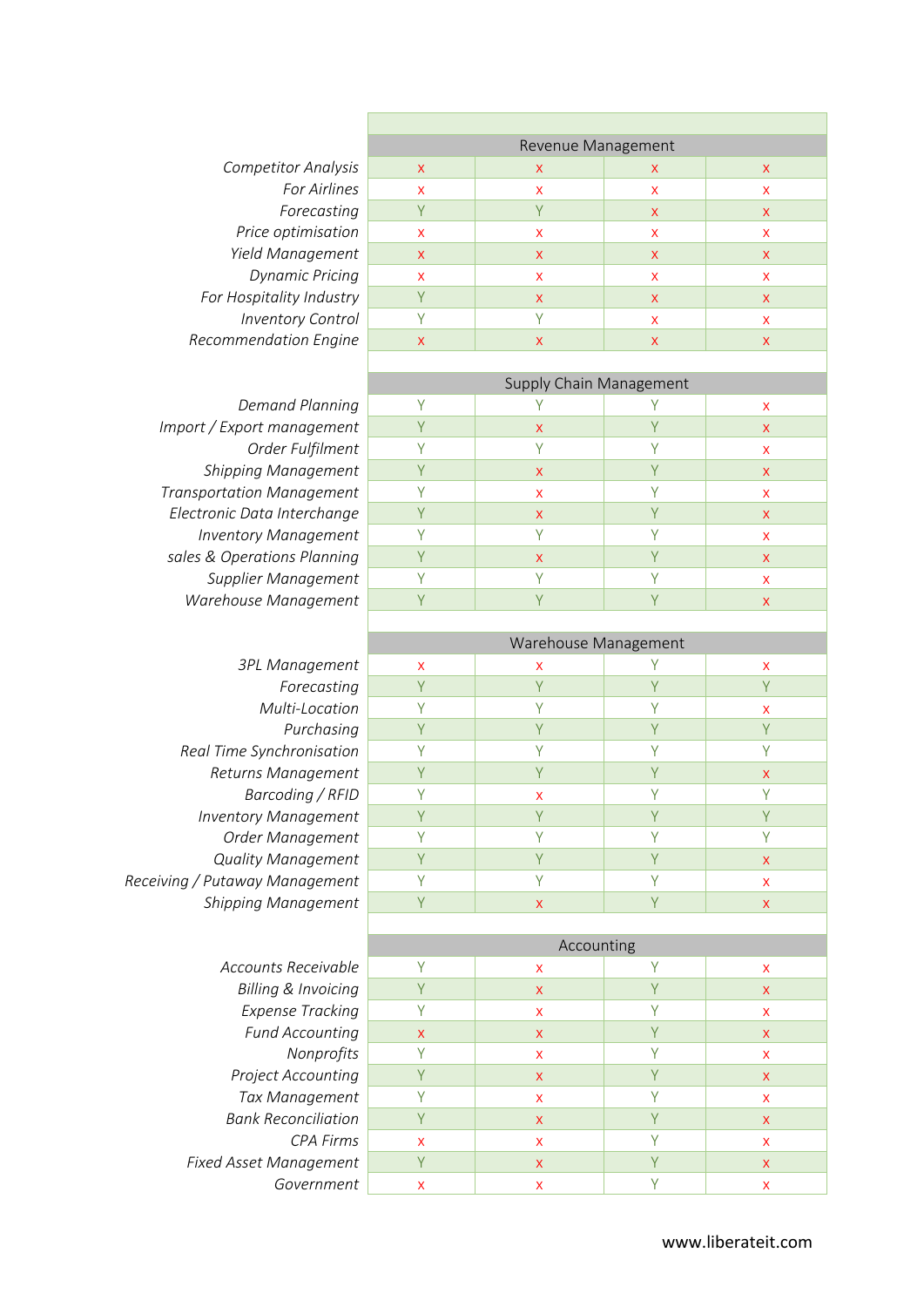1099 Preparation **Approval Process Control Check Writing Duplicate Payment Alert Fraud Detection** *PO Reconciliation vendor Management* **Aging Tracking** *Cash Management Data Extractior Electronic Funds Transfer Invoice Processing* **Recurring Payments** 

**ACH Payment Processing Billing & Invoicing Collections Management Online Payment Processing Partial Payments Recurring Billing Aging Tracking Check processing Customer Statement Overpayment Processing Receivables Ledger** 

| Billing & Invoicing          |
|------------------------------|
| <b>Inventory Management</b>  |
| Order Management             |
| <b>Production Management</b> |
| Returns Management           |
| Supplier Management          |
| Warehouse Management         |
| Catalogue Management         |
| Materials Management         |
| Product Management           |
| Purchasing                   |
| Shipping Management          |
| Supply Chain Management      |
|                              |

*"What If" Scenarios* **Balance Sheet** *Consolidation / Roll-up* 

| Payroll Management        | $\mathsf{x}$ | $\mathsf{x}$     |   | $\mathsf{X}$              |
|---------------------------|--------------|------------------|---|---------------------------|
| Purchase Orders           | Υ            | X                | Υ | $\mathsf{x}$              |
|                           |              |                  |   |                           |
|                           |              | Accounts Payable |   |                           |
| 1099 Preparation          | $\mathsf{X}$ | X                | X | $\mathsf{X}$              |
| roval Process Control     | Υ            | X                | Υ | γ                         |
| Check Writing             | Υ            | $\mathsf{x}$     | Υ | Y                         |
| plicate Payment Alert     | Υ            | X                | Υ | Y                         |
| <b>Fraud Detection</b>    | $\mathsf{x}$ | $\mathsf{x}$     | Y | Y                         |
| PO Reconciliation         |              | X                | γ | $\mathsf{x}$              |
| vendor Management         | Υ            | $\mathsf{x}$     | Υ | Y                         |
| <b>Aging Tracking</b>     | Υ            | X                | Υ | $\mathsf{x}$              |
| Cash Management           | Υ            | $\mathsf{x}$     | Υ | Y                         |
| Data Extraction           | Y            | X                | Υ | $\mathsf{x}$              |
| tronic Funds Transfer:    | $\mathsf{X}$ | $\mathsf{X}$     | X | $\mathsf{X}$              |
| <b>Invoice Processing</b> | Y            | X                | Υ | Y                         |
| <b>Recurring Payments</b> | Υ            | $\mathsf{x}$     | Υ | $\boldsymbol{\mathsf{X}}$ |
|                           |              |                  |   |                           |

| Accounts Receivable |                           |              |              |  |
|---------------------|---------------------------|--------------|--------------|--|
| v                   | X                         |              | X            |  |
| $\vee$              | $\boldsymbol{\mathsf{X}}$ | ٧            | $\mathsf{X}$ |  |
| v                   | X                         | ν            | X            |  |
| $\checkmark$        | $\boldsymbol{\mathsf{X}}$ | V            | $\mathsf{X}$ |  |
| $\vee$              | X                         | $\checkmark$ | X            |  |
| $\vee$              | $\mathsf{X}$              | $\sqrt{}$    | $\mathsf{X}$ |  |
| $\vee$              | X                         | $\checkmark$ | X            |  |
|                     | $\mathsf{x}$              |              | $\mathsf{x}$ |  |
| $\checkmark$        | X                         | $\checkmark$ | X            |  |
|                     | X                         |              | $\mathsf{X}$ |  |
|                     | X                         |              | x            |  |

|                              | Apparel Management |                  |              |              |
|------------------------------|--------------------|------------------|--------------|--------------|
| Billing & Invoicing          | Y                  | $\mathsf{x}$     | X            | $\mathsf{x}$ |
| <b>Inventory Management</b>  | Υ                  | $\mathsf{x}$     | X            | $\mathsf{x}$ |
| Order Management             | Y                  | $\mathsf{x}$     | X            | $\mathsf{x}$ |
| <b>Production Management</b> | Υ                  | $\mathsf{x}$     | X            | $\mathsf{x}$ |
| Returns Management           | Y                  | $\mathsf{x}$     | $\mathsf{x}$ | $\mathsf{x}$ |
| Supplier Management          | Υ                  | $\mathsf{x}$     | $\mathsf{x}$ | $\mathsf{x}$ |
| Warehouse Management         | Y                  | $\mathsf{x}$     | $\mathsf{x}$ | $\mathsf{x}$ |
| Catalogue Management         | Υ                  | $\mathsf{x}$     | $\mathsf{x}$ | $\mathsf{x}$ |
| Materials Management         | Y                  | $\mathsf{x}$     | $\mathsf{x}$ | $\mathsf{x}$ |
| Product Management           | Υ                  | $\mathsf{x}$     | $\mathsf{x}$ | $\mathsf{x}$ |
| Purchasing                   | Y                  | $\mathsf{x}$     | $\mathsf{x}$ | $\mathsf{x}$ |
| <b>Shipping Management</b>   | Υ                  | $\mathsf{x}$     | X            | $\mathsf{x}$ |
| Supply Chain Management      | Y                  | $\mathsf{X}$     | $\mathsf{X}$ | $\mathsf{X}$ |
|                              |                    |                  |              |              |
|                              |                    | <b>Budgeting</b> |              |              |
| "What If" Scenarios          | X                  | $\mathsf{x}$     | $\mathsf{x}$ | $\mathsf{x}$ |
| <b>Balance Sheet</b>         | Υ                  | $\mathsf{x}$     | $\mathsf{x}$ | $\mathsf{x}$ |
| Consolidation / Roll-un      | v                  | $\vee$           | $\vee$       | $\vee$       |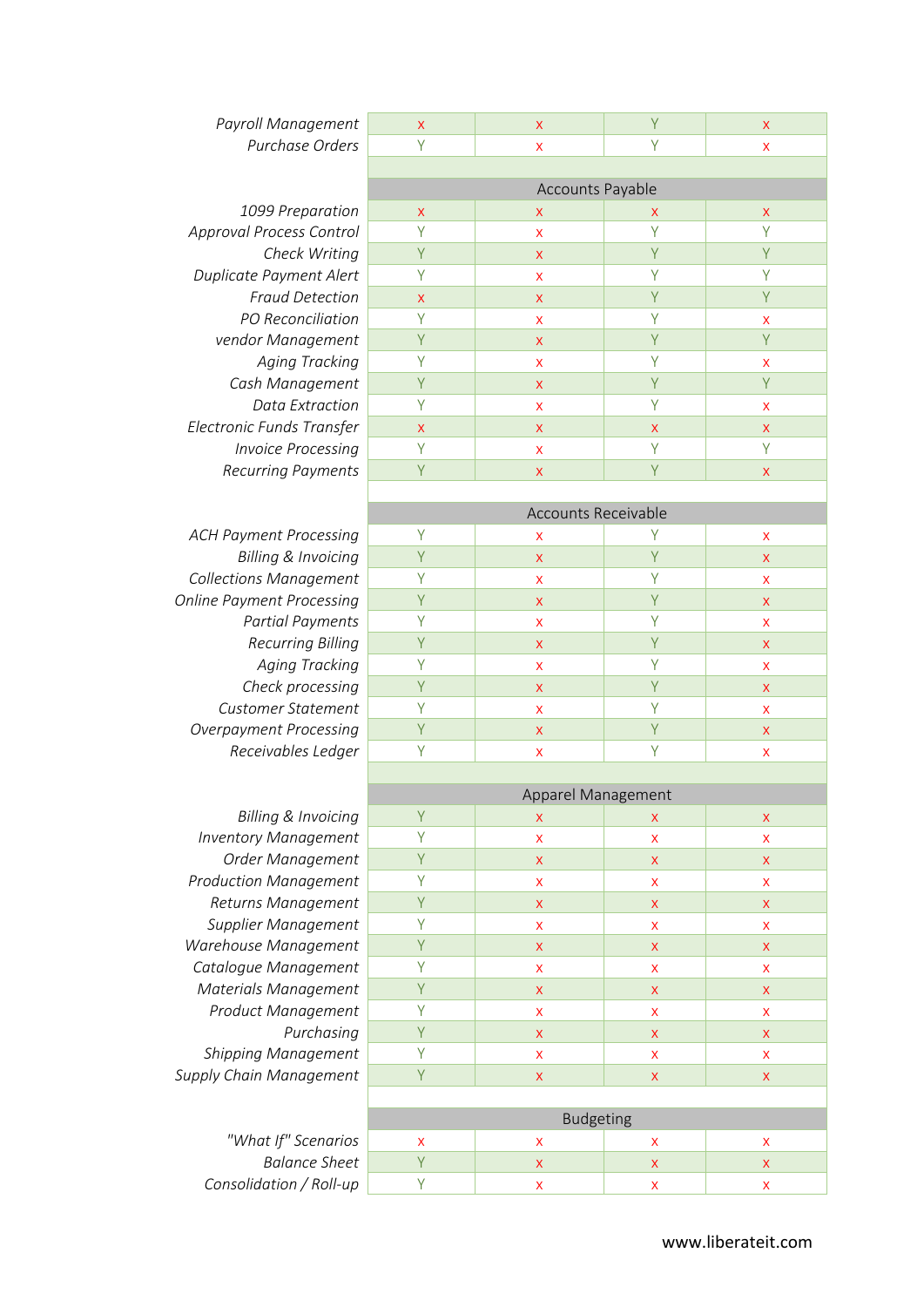| General Ledger             |   | x | х |
|----------------------------|---|---|---|
| Multi-Department / Project | x | X | x |
| Version Control            | x | X | X |
| <b>Asset Planning</b>      | x | X | x |
| Cash Management            | x | x | x |
| Forecasting                |   |   |   |
| Multi-Company              | x | x | Χ |
| Profit / Loss Statements   |   |   |   |
|                            |   |   |   |
|                            |   |   |   |

| 3PL Management              |
|-----------------------------|
| CRM                         |
| Fleet Management            |
| Order Management            |
| Supplier Management         |
| Barcoding / RFID            |
| Cross Docking               |
| <b>Inventory Management</b> |
| <b>Shipping Management</b>  |
| ansportation Management     |
|                             |

| X |                           | x |
|---|---------------------------|---|
|   |                           | х |
| X | $\boldsymbol{\mathsf{x}}$ | x |
|   |                           | х |
| X |                           | x |
| x |                           | х |
| X |                           | x |
|   |                           | x |
|   |                           |   |
|   |                           |   |

| Multi-Company                    | Y                  | X                          | x | X                         |
|----------------------------------|--------------------|----------------------------|---|---------------------------|
| Profit / Loss Statements         | Y                  | X                          | x | X                         |
|                                  |                    |                            |   |                           |
|                                  |                    | <b>Business Management</b> |   |                           |
| <b>Billing &amp; Invoicing</b>   | Y                  | X                          | Υ | $\boldsymbol{\mathsf{X}}$ |
| Employee Management              | Y                  | X                          | x | x                         |
| <b>Inventory Management</b>      | Y                  | X                          | Y | $\boldsymbol{\mathsf{X}}$ |
| Order Management                 | Υ                  | X                          | Υ | $\boldsymbol{\mathsf{X}}$ |
| Project Management               | Y                  | $\pmb{\mathsf{X}}$         | Y | X                         |
| Scheduling                       | Y                  | X                          | Υ | X                         |
| <b>Training Management</b>       | Y                  | $\pmb{\mathsf{X}}$         | X | $\pmb{\times}$            |
| <b>CRM</b>                       | Y                  | X                          | Y | $\boldsymbol{\mathsf{x}}$ |
| <b>Financial Management</b>      | Y                  | $\pmb{\mathsf{X}}$         | Ÿ | $\pmb{\times}$            |
| <b>Marketing Management</b>      | Υ                  | X                          | Υ | $\boldsymbol{\mathsf{X}}$ |
| Performance Metrics              | Y                  | $\mathsf X$                | Ÿ | $\pmb{\times}$            |
| Purchasing                       | Y                  | X                          | Y | X                         |
| Time & Expense Tracking          | Y                  | $\pmb{\mathsf{X}}$         | Y | $\mathsf X$               |
| Vendor Management                | Y                  | $\mathsf{x}$               | Y | X                         |
|                                  |                    |                            |   |                           |
|                                  |                    | Logistics                  |   |                           |
| 3PL Management                   | $\pmb{\mathsf{X}}$ | X                          | X | $\pmb{\mathsf{X}}$        |
| <b>CRM</b>                       | Y                  | X                          | x | $\boldsymbol{\mathsf{x}}$ |
| Fleet Management                 | X                  | X                          | X | X                         |
| Order Management                 | Y                  | X                          | x | $\boldsymbol{\mathsf{X}}$ |
| Supplier Management              | Y                  | X                          | X | $\boldsymbol{\mathsf{X}}$ |
| Barcoding / RFID                 | Υ                  | X                          | x | X                         |
| Cross Docking                    | Y                  | $\mathsf{x}$               | X | $\pmb{\times}$            |
| <b>Inventory Management</b>      | Υ                  | X                          | x | X                         |
| Shipping Management              | Y                  | $\pmb{\mathsf{X}}$         | X | $\pmb{\times}$            |
| <b>Transportation Management</b> | X                  | X                          | x | X                         |
|                                  |                    |                            |   |                           |
|                                  |                    | <b>MRP</b>                 |   |                           |
| <b>Bills of Material</b>         |                    | $\mathsf{x}$               |   | $\pmb{\mathsf{X}}$        |
| <b>Inventory Management</b>      | Υ                  | X                          | Υ | x                         |
| <b>Production Scheduling</b>     | Y                  | X                          | Y | X                         |
| Quote Management                 | Υ                  | X                          | Y | $\boldsymbol{\mathsf{x}}$ |
| Safety Management                | Y                  | $\mathsf{X}$               | X | $\pmb{\times}$            |
| Supply Chain Management          | Y                  | X                          | Υ | X                         |
| Document Management              | Y                  | $\mathsf X$                | Y | $\mathsf X$               |
| Order Management                 | Υ                  | $\mathsf{x}$               | Ÿ | $\pmb{\mathsf{X}}$        |
| <b>Quality Management</b>        | Y                  | $\mathsf X$                | Y | $\pmb{\mathsf{X}}$        |
| Reporting / Analytics            | Y                  | $\pmb{\mathsf{X}}$         | Υ | $\pmb{\mathsf{X}}$        |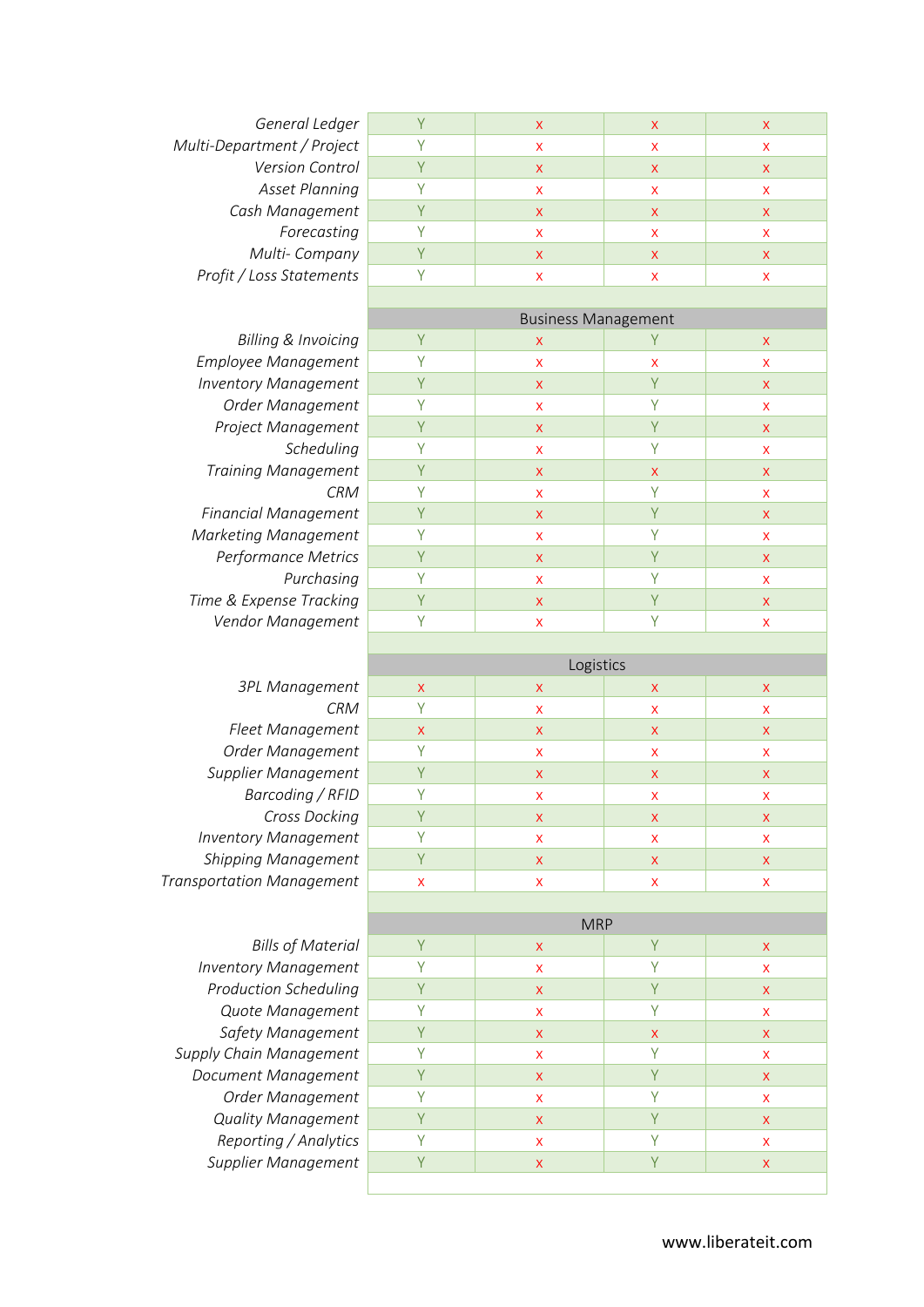*Accounting Integration Material Requirements Planning* **Quality Management**  $Reporting/Analytics$ **Shipping Management** *Maintenance Management* 

**Purchase Order Management Quotes / Estimates Safety Management** 

|            | Manufacturing |                           |              |              |  |
|------------|---------------|---------------------------|--------------|--------------|--|
| ation      | γ             | $\boldsymbol{\mathsf{X}}$ |              | X            |  |
| <b>MES</b> | Υ             | $\mathsf{X}$              | Y            | $\mathsf{x}$ |  |
| ning       | γ             | $\boldsymbol{\mathsf{X}}$ | Υ            | X            |  |
| nent       | Υ             | $\mathsf{X}$              | $\mathsf{x}$ | X            |  |
| ytics      | ٧             | X                         | γ            | X            |  |
| nent       | Υ             | $\mathsf{X}$              | Υ            | X            |  |
| ERP        | Υ             | $\boldsymbol{\mathsf{X}}$ | γ            | X            |  |
| nent       | $\mathsf{X}$  | $\boldsymbol{\mathsf{X}}$ | $\mathsf{x}$ | $\mathsf{x}$ |  |
| nent       | γ             | X                         | γ            | X            |  |
| ates       | Υ             | $\boldsymbol{\mathsf{X}}$ | Υ            | X            |  |
| nent       | X             | X                         | X            | X            |  |
|            |               |                           |              |              |  |

Accounting **Donor Management Event Management Member management Social Media Management** *Committee Management* **Dues Management Fundraising Management Membership Management** *Volunteer Management* 

| Accounts Payable                   |
|------------------------------------|
| <b>Bank Reconciliatior</b>         |
| <b>Donation Tracking</b>           |
| Grant Management                   |
| Project Accounting                 |
| Accounts Receivable                |
| <b>Budgeting &amp; Forecasting</b> |
| <b>Fund Accounting</b>             |
| Payroll Management                 |
| Purchasing & Receiving             |

| <b>Automated Schedulin</b>    |
|-------------------------------|
| Change Managemer              |
| <b>Quality Managemer</b>      |
| <b>What-If Analys</b>         |
| Capacity Plannin              |
| Material Requirements Plannin |
| Schedulin                     |
|                               |

|                 | CRM |
|-----------------|-----|
| Email Marketing |     |
| Loyalty Program |     |

| Nonprofit          |                           |                           |                           |  |  |
|--------------------|---------------------------|---------------------------|---------------------------|--|--|
| Y                  | X                         | $\mathsf{X}$              | $\mathsf{x}$              |  |  |
| γ                  | X                         | X                         | X                         |  |  |
| $\mathsf{X}$       | X                         | $\mathsf{x}$              | $\mathsf{x}$              |  |  |
| X                  | X                         | X                         | X                         |  |  |
| $\pmb{\mathsf{X}}$ | X                         | $\boldsymbol{\mathsf{X}}$ | X                         |  |  |
| X                  | X                         | X                         | X                         |  |  |
| Y                  | $\mathsf{x}$              | $\mathsf{x}$              | X                         |  |  |
| ٧                  | X                         | X                         | X                         |  |  |
| Y                  | $\boldsymbol{\mathsf{x}}$ | $\mathsf{x}$              | $\boldsymbol{\mathsf{X}}$ |  |  |
| X                  | X                         | x                         | X                         |  |  |

|                                    | Nonprofit Accounting |   |   |   |  |
|------------------------------------|----------------------|---|---|---|--|
| Accounts Payable                   |                      | X | x | x |  |
| <b>Bank Reconciliation</b>         |                      | x | x | x |  |
| <b>Donation Tracking</b>           |                      | X | x | X |  |
| <b>Grant Management</b>            |                      | x | x | x |  |
| <b>Project Accounting</b>          |                      | X | X | X |  |
| Accounts Receivable                |                      | x | x | x |  |
| <b>Budgeting &amp; Forecasting</b> |                      | x | x | x |  |
| <b>Fund Accounting</b>             |                      | x | x | x |  |
| Payroll Management                 |                      | X | X | x |  |
| Purchasing & Receiving             |                      |   |   | x |  |

|                                | <b>Production Scheduling</b>     |   |              |              |
|--------------------------------|----------------------------------|---|--------------|--------------|
| Automated Scheduling           |                                  | X | X            | X.           |
| Change Management              | X                                | X | X            | X            |
| <b>Quality Management</b>      | γ                                | X | X            | X            |
| <b>What-If Analysis</b>        | X                                | X | X            | X            |
| Capacity Planning              | $\mathsf{x}$                     | X | X            | $\mathsf{X}$ |
| Material Requirements Planning |                                  | X | X            | X            |
| Scheduling                     |                                  | X | $\mathsf{x}$ | X            |
|                                |                                  |   |              |              |
|                                | <b>Retail Management Systems</b> |   |              |              |
| <b>CRM</b>                     |                                  | X | X            | x            |
| <b>Email Marketing</b>         | V                                | X | $\mathsf{x}$ | x            |
| Loyalty Program                |                                  | X | X            | X            |